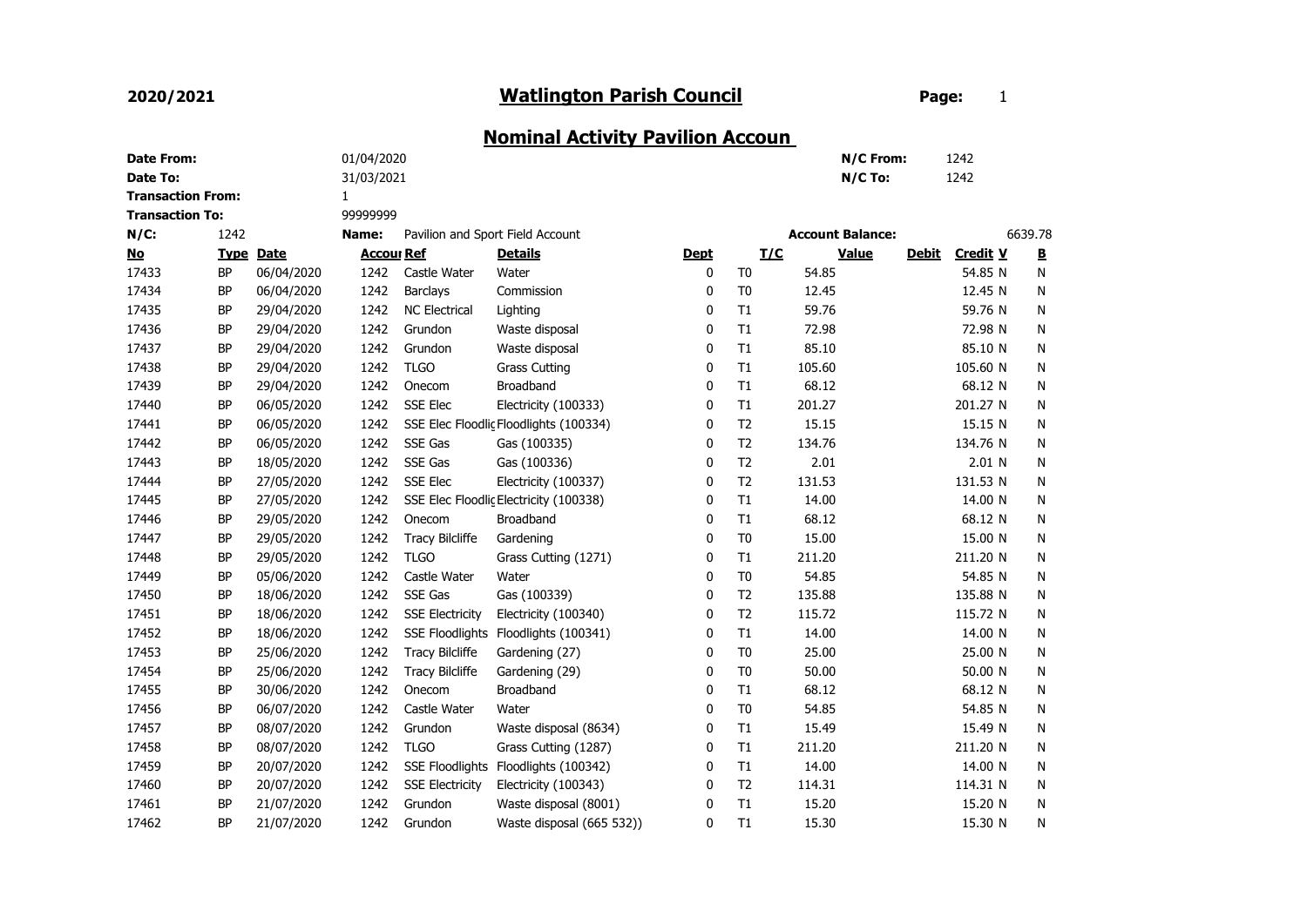| 17463 | ΒP        | 21/07/2020 | 1242 | <b>TLGO</b>                     | Grass Cutting (1313)                        | 0 | T1             | 211.20   |          | 211.20 N  | N |
|-------|-----------|------------|------|---------------------------------|---------------------------------------------|---|----------------|----------|----------|-----------|---|
| 17464 | BP        | 21/07/2020 | 1242 | Executive Alarms Alarms (77043) |                                             | 0 | T1             | 384.00   |          | 384.00 N  | N |
| 17465 | BP        | 31/07/2020 | 1242 | Onecom                          | Broadband                                   | 0 | T1             | 68.12    |          | 68.12 N   | N |
| 17466 | <b>BP</b> | 03/08/2020 | 1242 | TV Licence                      | <b>TV Licence</b>                           | 0 | T <sub>0</sub> | 157.50   |          | 157.50 N  | N |
| 17467 | <b>BP</b> | 03/08/2020 | 1242 | Barclays                        | Commission                                  | 0 | T <sub>0</sub> | 10.75    |          | 10.75 N   | N |
| 17468 | <b>BP</b> | 04/08/2020 | 1242 |                                 | Football Dug Out Football DugOut            | 0 | T1             | 5510.40  |          | 5510.40 N | N |
| 17469 | <b>BP</b> | 05/08/2020 | 1242 | Castle Water                    | Water                                       | 0 | T <sub>0</sub> | 54.85    |          | 54.85 N   | N |
| 17489 | <b>BR</b> | 06/04/2020 | 1242 | <b>Barclays</b>                 | Loyalty Reward                              | 0 | T <sub>0</sub> | 1.29     | 1.29     | N         | N |
| 17490 | BR        | 29/04/2020 | 1242 | <b>SODC Grant</b>               | COVID grant                                 | 0 | T <sub>0</sub> | 10000.00 | 10000.00 | N         | N |
| 17491 | BR        | 07/05/2020 | 1242 | <b>WTFC</b>                     | <b>WTFC</b>                                 | 0 | T <sub>0</sub> | 71.62    | 71.62    | N         | N |
| 17492 | BR        | 15/06/2020 | 1242 |                                 | WTFC Energy Re WTFC Energy(01446)Recharge f | 0 | T <sub>0</sub> | 442.09   | 442.09   | N         | N |
| 17493 | BR        | 07/07/2020 | 1242 | <b>WTFC Rent</b>                | Rent (01447)                                | 0 | T <sub>0</sub> | 208.33   | 208.33   | N         | N |
| 17494 | BR        | 07/07/2020 | 1242 |                                 | WTFC Floodlight Floodlights (01447)         | 0 | T <sub>0</sub> | 36.26    | 36.26    | N         | N |
| 17495 | BR        | 03/08/2020 | 1242 | <b>Barclays</b>                 | Loyalty Reward                              | 0 | T <sub>0</sub> | 0.95     | 0.95     | N         | N |
| 17496 | <b>BR</b> | 05/08/2020 | 1242 |                                 | WTFC Dug Out Dug Out Payment                | 0 | T <sub>0</sub> | 4592.00  | 4592.00  | N         | N |
| 17497 | <b>BR</b> | 12/08/2020 | 1242 | <b>WTFC</b>                     | <b>Grass Cutting</b>                        | 0 | T <sub>0</sub> | 577.91   | 577.91   | N         | N |
| 17498 | <b>BR</b> | 07/09/2020 | 1242 | Barclays                        | Loyalty Reward                              | 0 | T <sub>0</sub> | 1.02     | 1.02     | N         | N |
| 17554 | BP        | 05/05/2020 | 1242 | Castle Water                    | Water for Pavilion                          | 0 | T <sub>0</sub> | 54.85    |          | 54.85 N   | N |
| 17556 | BP        | 28/08/2020 | 1242 | Viking                          | Hand towel dispensers soap etc              | 0 | T1             | 163.14   |          | 163.14 N  | N |
| 17557 | <b>BP</b> | 25/08/2020 | 1242 | Grundon                         | Bin emptying                                | 0 | T1             | 15.49    |          | 15.49 N   | N |
| 17558 | BP        | 25/08/2020 | 1242 | <b>SSE</b>                      | Floodlights                                 | 0 | T1             | 14.00    |          | 14.00 N   | N |
| 17559 | <b>BP</b> | 25/08/2020 | 1242 | OneCom                          | Wifi                                        | 0 | T1             | 68.12    |          | 68.12 N   | N |
| 17560 | <b>BP</b> | 25/08/2020 | 1242 | <b>TLGO</b>                     | <b>Football Grasscutting</b>                | 0 | T1             | 211.20   |          | 211.20 N  | N |
| 17561 | <b>BP</b> | 25/08/2020 | 1242 | <b>SSE Elec</b>                 | Electricity                                 | 0 | T <sub>2</sub> | 93.69    |          | 93.69 N   | N |
| 17567 | <b>BP</b> | 07/09/2020 | 1242 | Castle Water                    | Water for Pavilion                          | 0 | T <sub>0</sub> | 54.85    |          | 54.85 N   | N |
| 17568 | BP        | 07/09/2020 | 1242 | Barclays                        | <b>Bank Charges</b>                         | 0 | T <sub>0</sub> | 11.10    |          | 11.10 N   | N |
| 17569 | BP        | 07/09/2020 | 1242 | Grundon                         | Bin emptying                                | 0 | T1             | 22.99    |          | 22.99 N   | N |
| 17570 | <b>BP</b> | 17/09/2020 | 1242 | <b>TLGO</b>                     | Grass                                       | 0 | T1             | 211.20   |          | 211.20 N  | N |
| 17571 | <b>BP</b> | 25/09/2020 | 1242 | <b>SSE</b>                      | Electricity                                 | 0 | T1             | 260.55   |          | 260.55 N  | N |
| 17572 | <b>BP</b> | 25/09/2020 | 1242 | <b>SSE</b>                      | Floodlights                                 | 0 | T1             | 14.00    |          | 14.00 N   | N |
| 17573 | <b>BP</b> | 30/09/2020 | 1242 | Onecom                          | Broadband and WIFI                          | 0 | T1             | 68.12    |          | 68.12 N   | N |
| 17762 | <b>BP</b> | 05/10/2020 | 1242 | Castle Water                    | Water                                       | 0 | T <sub>0</sub> | 54.85    |          | 54.85 N   | N |
| 17763 | <b>BP</b> | 05/10/2020 | 1242 | Barclays                        | <b>Bank Charges</b>                         | 0 | T <sub>0</sub> | 9.40     |          | 9.40 N    | N |
| 17764 | <b>BP</b> | 15/10/2020 | 1242 | Grundon                         | <b>Bin Costs</b>                            | 0 | T1             | 22.70    |          | 22.70 N   | N |
| 17765 | <b>BP</b> | 15/10/2020 | 1242 | <b>Tracey Bilcliffe</b>         | 1/2 of Mural Painting                       | 0 | T <sub>0</sub> | 50.00    |          | 50.00 N   | N |
| 17766 | <b>BP</b> | 15/10/2020 | 1242 | <b>TLGO</b>                     | <b>Pitch Grasscutting</b>                   | 0 | T1             | 316.80   |          | 316.80 N  | N |
| 17767 | <b>BP</b> | 30/10/2020 | 1242 | Onecom                          | Broadband and WIFI                          | 0 | T1             | 68.12    |          | 68.12 N   | N |
| 17768 | BR        | 05/10/2020 | 1242 | Barclays                        | Loyalty Rewards                             | 0 | T <sub>0</sub> | 0.68     | 0.68     | N         | N |
| 17770 | <b>BP</b> | 04/11/2020 | 1242 | <b>Barclays</b>                 | <b>Bank Charges</b>                         | 0 | T <sub>0</sub> | 8.70     |          | 8.70 N    | Ν |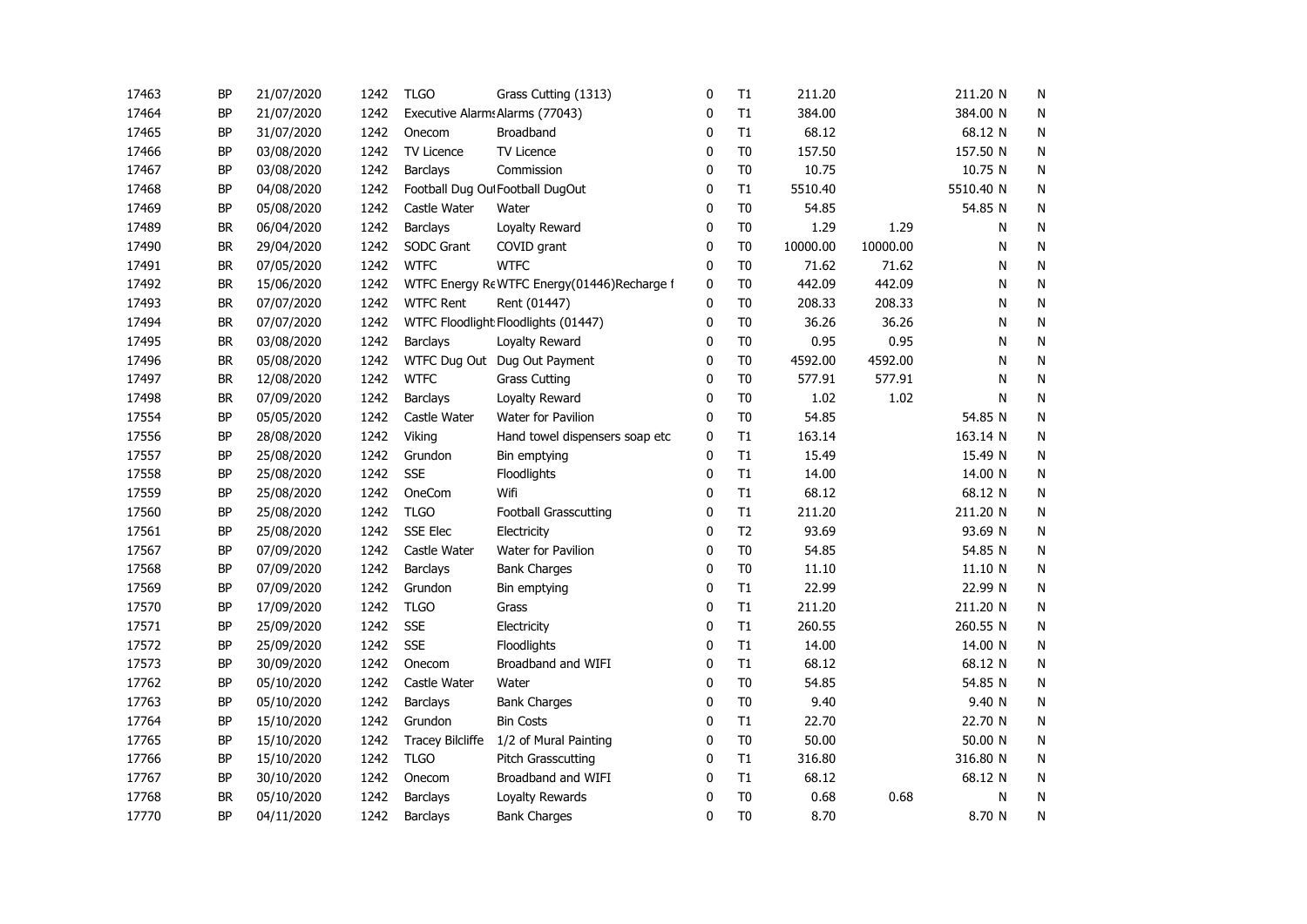| 17771 | BP        | 04/11/2020 | 1242 | Castle Water                  | Water                                | 0        | T <sub>0</sub> | 54.85   |         | 54.85 N  | N         |
|-------|-----------|------------|------|-------------------------------|--------------------------------------|----------|----------------|---------|---------|----------|-----------|
| 17772 | BP        | 04/11/2020 | 1242 | Pav Cleaning                  | Cost from WTFC                       | 0        | T <sub>0</sub> | 98.40   |         | 98.40 N  | N         |
| 17773 | BP        | 04/11/2020 | 1242 |                               | SODC Pav Licens Payment to WPC for C | 0        | T <sub>0</sub> | 180.00  |         | 180.00 N | N         |
| 17774 | BP        | 13/11/2020 | 1242 | Refund to TH                  | Refund to TH correction              | 0        | T <sub>0</sub> | 20.00   |         | 20.00 N  | N         |
| 17775 | BP        | 13/11/2020 | 1242 | Refund to TH                  | Refund to TH correction              | 0        | T <sub>0</sub> | 25.00   |         | 25.00 N  | N         |
| 17776 | BP        | 13/11/2020 | 1242 | Grundon                       | Bin Emptying Sports Club to refu     | 0        | T1             | 52.97   |         | 52.97 N  | N         |
| 17777 | BP        | 13/11/2020 | 1242 | <b>TLGO</b>                   | Pitch Grasscutting WTFC              | 0        | T1             | 211.20  |         | 211.20 N | N         |
| 17778 | BP        | 19/11/2020 | 1242 | <b>SSE</b>                    | GAS 100346                           | 0        | T <sub>2</sub> | 72.86   |         | 72.86 N  | N         |
| 17779 | BR        | 02/11/2020 | 1242 | <b>WTFC</b>                   | WTFC Inv 01451 Rent                  | 0        | T <sub>0</sub> | 208.33  | 208.33  | N        | N         |
| 17780 | <b>BR</b> | 02/11/2020 | 1242 | <b>WTFC</b>                   | WTFC Inv 01452 Rent                  | 0        | T <sub>0</sub> | 208.33  | 208.33  | N        | ${\sf N}$ |
| 17781 | <b>BR</b> | 02/11/2020 | 1242 | <b>WTFC</b>                   | WTFC Inv 01452 Floodlights           | 0        | T <sub>0</sub> | 11.67   | 11.67   | N        | ${\sf N}$ |
| 17782 | <b>BR</b> | 02/11/2020 | 1242 | <b>WTFC</b>                   | WTFC Inv 01452 Grass Cutting 9       | 0        | T <sub>0</sub> | 264.00  | 264.00  | N        | ${\sf N}$ |
| 17783 | <b>BR</b> | 04/11/2020 | 1242 | Barclays                      | Loyalty Rewards                      | 0        | T <sub>0</sub> | 0.54    | 0.54    | N        | N         |
| 17784 | <b>BR</b> | 04/11/2020 | 1242 | <b>WTFC</b>                   | Pavilion Cleaning                    | 0        | T <sub>0</sub> | 98.40   | 98.40   | N        | N         |
| 17785 | <b>BR</b> | 09/11/2020 | 1242 | <b>SSE</b>                    | Refund from SSE                      | 0        | T <sub>0</sub> | 15.36   | 15.36   | N        | N         |
| 17786 | BR        | 09/11/2020 | 1242 | <b>WPC</b>                    | Refund for Town Hall Payments        | 0        | T0             | 45.00   | 45.00   | N        | N         |
| 17787 | <b>BR</b> | 20/11/2020 | 1242 | Scouts                        | Scouts Inv 01450                     | 0        | T <sub>0</sub> | 202.13  | 202.13  | N        | N         |
| 17788 | <b>BR</b> | 20/11/2020 | 1242 | <b>WTFC</b>                   | WTFC Inv 01448 March 2020            | $\Omega$ | T <sub>0</sub> | 88.00   | 88.00   | N        | N         |
| 17789 | BP        | 26/11/2020 | 1242 | Pozitive Energy               | Electricity                          | 0        | T <sub>2</sub> | 9.64    |         | 9.64 N   | N         |
| 17790 | BP        | 26/11/2020 | 1242 | Pozitive Energy               | Electricity                          | 0        | T <sub>2</sub> | 139.78  |         | 139.78 N | N         |
| 17791 | BP        | 26/11/2020 | 1242 | Onecom                        | Broadband and WIFI                   | 0        | T1             | 68.12   |         | 68.12 N  | N         |
| 17792 | BR        | 26/11/2020 | 1242 | SODC                          | Extra Grant                          | 0        | T <sub>0</sub> | 1334.00 | 1334.00 | N        | N         |
| 17793 | BP        | 07/12/2020 | 1242 | Castle Water                  | Water                                | 0        | T <sub>0</sub> | 54.85   |         | 54.85 N  | N         |
| 17794 | <b>BP</b> | 07/12/2020 | 1242 | Barclays                      | <b>Bank Charges</b>                  | 0        | T <sub>0</sub> | 8.80    |         | 8.80 N   | N         |
| 17795 | <b>BR</b> | 07/12/2020 | 1242 | <b>Barclays</b>               | Loyalty Rewards                      | 0        | T <sub>0</sub> | 0.56    | 0.56    | N        | N         |
| 17796 | BP        | 22/12/2020 | 1242 | Pozitive Energy Floodlights   |                                      | 0        | T2             | 8.44    |         | 8.44 N   | N         |
| 17797 | BP        | 22/12/2020 | 1242 | Pozitive Energy Pavilion Elec |                                      | 0        | T2             | 156.49  |         | 156.49 N | N         |
| 17798 | BP        | 22/12/2020 | 1242 | <b>SSE</b>                    | <b>Gas Pavilion</b>                  | 0        | T <sub>2</sub> | 137.38  |         | 137.38 N | N         |
| 17799 | BP        | 31/12/2020 | 1242 | Onecom                        | Broadband and WIFI                   | 0        | T1             | 68.12   |         | 68.12 N  | N         |
| 17890 | BP        | 05/01/2021 | 1242 | Pozitive Energy               | Electricity                          | 0        | T <sub>2</sub> | 11.19   |         | 11.19 N  | N         |
| 17891 | <b>BP</b> | 05/01/2021 | 1242 | Castle Water                  | Water for Pavilion                   | 0        | T <sub>0</sub> | 54.85   |         | 54.85 N  | N         |
| 17892 | BP        | 07/01/2021 | 1242 | <b>Barclays</b>               | <b>Bank Charges</b>                  | 0        | T <sub>0</sub> | 10.10   |         | 10.10 N  | N         |
| 17893 | BP        | 07/01/2021 | 1242 | <b>SSE Floodlight</b>         | Floodlights                          | 0        | T <sub>2</sub> | 22.56   |         | 22.56 N  | N         |
| 17894 | BP        | 07/01/2021 | 1242 | Grundon                       | Waste Bin Costs                      | 0        | T1             | 78.74   |         | 78.74 N  | N         |
| 17895 | ΒP        | 07/01/2021 | 1242 | Viking                        | Goods for Pavilion                   | 0        | T1             | 161.36  |         | 161.36 N | N         |
| 17896 | BP        | 12/01/2021 | 1242 | <b>Tracey Bilcliffe</b>       | Gardening to be refunded by WI       | 0        | T <sub>0</sub> | 50.00   |         | 50.00 N  | N         |
| 17897 | BP        | 12/01/2021 | 1242 | Grundon                       | Waste Bin Costs                      | 0        | T1             | 57.95   |         | 57.95 N  | N         |
| 17898 | BP        | 12/01/2021 | 1242 | <b>WPC</b>                    | Refund for Goods                     | 0        | T <sub>0</sub> | 850.85  |         | 850.85 N | N         |
| 17899 | <b>BR</b> | 07/01/2021 | 1242 | <b>Barclays</b>               | Loyalty Rewards                      | 0        | T <sub>0</sub> | 0.82    | 0.82    | N        | N         |